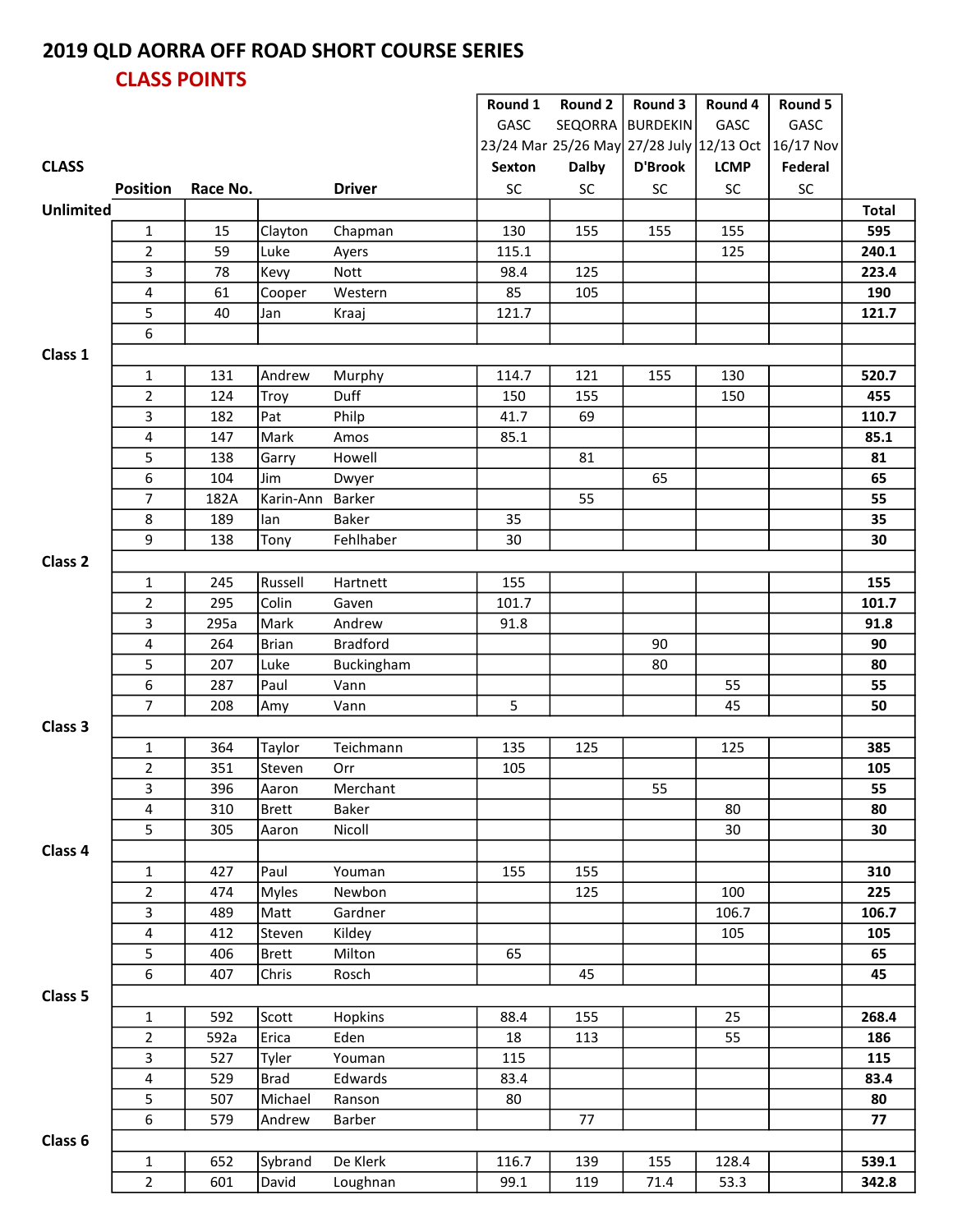|                    | 3                       | 626                | Brayden       | Mifsud       | 56.7  | 103 | 75.1  | 95    | 329.8 |
|--------------------|-------------------------|--------------------|---------------|--------------|-------|-----|-------|-------|-------|
|                    | $\overline{\mathbf{4}}$ | 610                | Thomas        | Swinglehurst | 126.7 |     |       | 141.7 | 268.4 |
|                    | 5                       | 644                | Aaron         | Phillis      | 53.4  |     | 75.6  | 61.4  | 190.4 |
|                    | 6                       | 648                | Tammy         | Daley        | 34.9  | 41  | 41.7  | 38.4  | 156   |
|                    | 7                       | 691                | Richard       | Tassin       |       | 67  |       | 78.3  | 145.3 |
|                    | 8                       | 664                | Michael       | Schneider    | 51.3  | 83  |       |       | 134.3 |
|                    | 9                       | 699                | Drew          | Callander    | 21.6  |     | 100.1 |       | 121.7 |
|                    | $10\,$                  | 623                | Keith         | Daley        | 25    | 39  | 51.7  |       | 115.7 |
|                    | 11                      | 613                | Michael       | Zacka        |       |     |       | 115.1 | 115.1 |
|                    | 12                      | 659                | <b>Brett</b>  | Thorn        |       |     | 105   |       | 105   |
|                    | 13                      | 661                | Rohan         | Williams     | 93.4  |     |       |       | 93.4  |
|                    | 14                      | 606                | Rob           | Scott        | 84.4  |     |       |       | 84.4  |
|                    | 15                      | 612                | Ryan          | Jones        |       |     | 77.7  |       | 77.7  |
|                    | 16                      | 633                | Dave          | Muir         |       |     | 70.1  |       | 70.1  |
|                    | 17                      | 602                | Jeff          | McNivan      |       | 69  |       |       | 69    |
|                    | 18                      | 607                | Greg          | Gualandi     | 60    |     |       |       | 60    |
|                    | 19                      | 656                | Craig         | McDonald     | 58.4  |     |       |       | 58.4  |
|                    | 20                      | 604                | Tony          | Longhurst    |       | 57  |       |       | 57    |
|                    | 21                      | 639                | Brody         | Vohland      |       |     |       | 51.7  | 51.7  |
|                    | 22                      | 624                | Declan        | Cummins      |       | 51  |       |       | 51    |
|                    | 23                      | 614                | Zac           | Marsh        |       | 5   |       | 35.1  | 40.1  |
|                    | 24                      | 688                | Justin        | Montesalvo   |       |     |       | 31.6  | 31.6  |
|                    | 25                      | 696                | Steve         | Henry        | 16.7  |     |       |       | 16.7  |
| Class 66           |                         |                    |               |              |       |     |       |       |       |
|                    | $\mathbf 1$             | 6680               | Chris         | Land         | 135   |     | 101.7 |       | 236.7 |
|                    | $\overline{2}$          | 6681               | Ross          | Newman       | 105   |     |       | 68.4  | 173.4 |
|                    | 3                       | 6626               | Les           | Long         |       |     | 155   |       | 155   |
|                    | 4                       | 6674               | Gary          | Taylor       | 145   |     |       |       | 145   |
|                    | 5                       | 6606/6669 Mitchell |               | Cross        |       | 77  |       | 145   | 145   |
|                    | 6                       | 6631               | Kane          | Hope         | 5     |     |       | 118.4 | 123.4 |
|                    | $\overline{7}$          | 6644a              | <b>Brooke</b> | Kelly        | 5     | 55  |       |       | 60    |
|                    | 8                       | 6636               | Daniel        | Hughes       |       |     |       | 55    | 55    |
|                    | 9                       | 6625               | <b>Bryce</b>  | Titmarsh     |       |     | 41.7  |       | 41.7  |
|                    | $10\,$                  | 6644               | Zac           | Marsh        | 5     |     |       |       | 5     |
|                    | 11                      | 6644               | Jason         | Sait         |       |     | 5     |       | 5     |
| Class <sub>7</sub> |                         |                    |               |              |       |     |       |       |       |
|                    | 1                       | 725                | Ethan         | Murray       | 125   | 155 |       | 105   | 385   |
|                    | $\overline{2}$          | 778                | Jodie         | Allen        | 155   |     |       | 155   | 310   |
|                    | 3                       | 730                | Emma          | Murray       | 105   | 125 |       |       | 230   |
|                    |                         |                    |               |              |       |     |       |       |       |
| Class 8            |                         |                    |               |              |       |     |       |       |       |
|                    | $\mathbf{1}$            | 816                | Christian     | Trusz        | 145   |     |       | 150   | 295   |
|                    | $\overline{2}$          | 815                | Stuart        | Chapman      | 89.7  | 83  | 5     | 50    | 227.7 |
|                    | 3                       | 889                | Matt          | Gardiner     | 54.4  | 149 |       |       | 203.4 |
|                    | $\pmb{4}$               | 838                | Ross          | Challacombe  | 113.4 | 73  |       | 15    | 201.4 |
|                    | 5                       | 812                | Steven        | Kildey       | 89.7  | 45  |       |       | 134.7 |
|                    | 6                       | 817                | Mark          | Reynolds     |       |     |       | 118.4 | 118.4 |
|                    | $\overline{7}$          | 864                | Lukas         | Yates        |       |     |       | 96.5  | 96.5  |
|                    | 8                       | 860                | Steve         | Donpon       |       | 79  |       |       | 79    |
|                    | 9                       | 820                | Les           | Thompson     |       |     |       | 59.7  | 59.7  |
|                    | 10                      | 877                | Dan           | Brown        | 58.4  |     |       |       | 58.4  |
|                    | 11                      | 835                | Leila         | Chapman      | 36.7  |     |       |       | 36.7  |
|                    | 12                      | 844                | Andrew        | Theologhidis |       |     |       | 35    | 35    |
| Class 10           |                         |                    |               |              |       |     |       |       |       |
|                    | $\mathbf{1}$            | 1041               | <b>Brad</b>   | Hatch        | 100   | 105 |       | 106.6 | 311.6 |
|                    |                         |                    |               |              |       |     |       |       |       |
|                    | $\overline{2}$          | 1041A              | Ashley        | Hatch        |       | 89  |       | 121.7 | 210.7 |